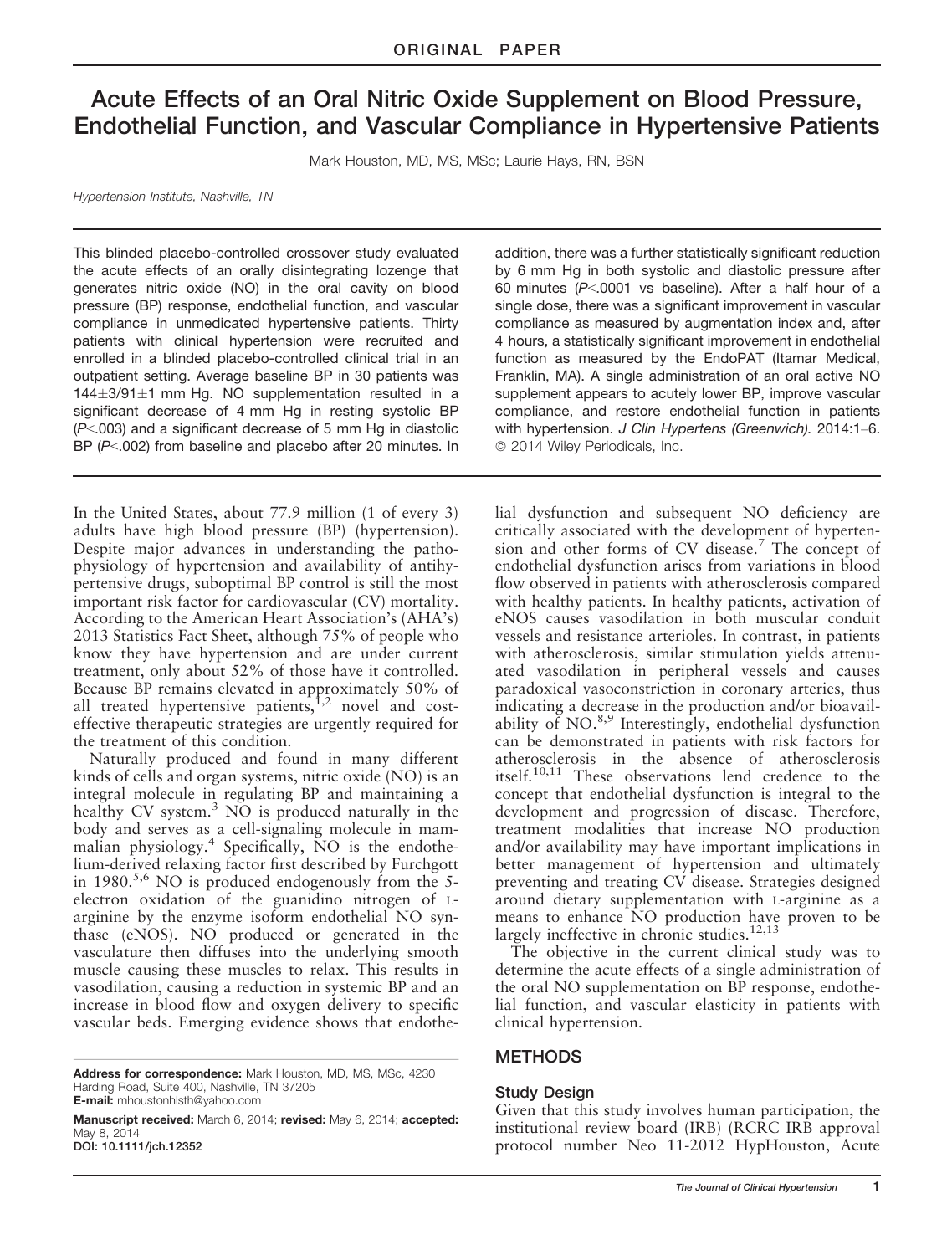Effects of Neo40, a nitric oxide dietary supplement on hypertension; Neogenis Labs, Austin, TX) approved the study to commence the clinical phase of the acute effects of oral NO supplementation on functional capacity and BP in hypertensive, healthy adults not currently taking any antihypertensive medications. All patients were informed of the study and gave informed consent. All procedures were in accordance with institutional guidelines. Patients were considered eligible for the study if they met the following inclusion criteria:

- BP >130/90 mm Hg on two occasions.
- Ability to be evaluated by a noninvasive EndoPAT (Itamar Medical, Franklin, MA) measurement.
- Ability to sign informed consent.

Patients were excluded from the study if they met the following exclusion criteria:

- Not considered medically stable.<br>• Currently taking any antihypert
- Currently taking any antihypertensive prescription medication.
- Known allergy to ingredients of lozenge.
- Lactating or pregnant.<br>• Known, coronary, arte
- Known coronary artery disease, heart failure, or history of chronic medical or cardiac history including cancer and uncontrolled diabetes.
- Unwilling or unable to provide informed consent.

Only English-speaking patients were recruited. A complete medical history and focused physical examination were conducted and findings were documented. Thirty individuals were recruited from an outpatient clinic at the Hypertension Institute of Nashville without any significant chronic medical or cardiac history. These patients were referred for either cardiac clearance for an elective surgical procedure or for BP readings at the primary care physicians' request or self-referrals for general CV evaluation. Patients were screened and enrolled by Mark Houston, MD, and/or his delegated research staff upon patient consult. Patients were informed of the purpose of the study including risks, benefits, and alternative treatments to the study. After the potential participants had been given the opportunity to ask questions and have their questions answered, they were asked to sign an informed consent prior to any study-specific procedures being performed. The participant's confidentiality was maintained at all times by the principal investigator and research staff. Data were collected on case report forms and all medical records and case report forms were retained in research files that are kept in a secure location in the research area. Only those individuals authorized by the IRB to participate in the study had access to the study records.

BP readings were conducted by Dr Houston and his trained staff. Triplicate readings were recorded for each measurement. Patients were sitting upright without their legs crossed and their arms were supported at the level of the heart. A standard wall mount mercury sphygmomanometer was used for all BP readings. The 30 study participants were first administered the NO-donating lozenge after a complete medical workup. After a 3 week wash-out period, 10 of the patients were administered the placebo and the study protocol was repeated. The following parameters were analyzed:

- Baseline BP (mm Hg): had 3 baseline BP readings while sitting, then administered a single dose. BP measurements were in accordance with the AHA's most recent guidelines for BP measurement.<sup>14</sup> BP was measured again 3 times after 20 minutes and 4 readings after 1 hour.
- Baseline endothelial function test: EndoPAT is a Food and Drug Administration (FDA)–cleared medical device for noninvasive endothelial function assessment. Baseline measurements were performed and then again at 4 hours after a single dose of the NO-donating lozenge. Because we know that NO plays an important role in the dilation of arteries,<sup>5,6,15</sup> endothelial NO production can be measured noninvasively through peripheral arterial tone. This technique has been shown to correlate with coronary artery disease (CAD) risk and the presence or absence of CAD.<sup>16</sup> EndoPAT (www.endopat. com) assesses digital flow-mediated dilation during reactive hyperemia using measurements from both arms (occluded side and control side). A patient's responding vasodilatation can be a measure of their endothelial function.
- Internal diameter of left common carotid by ultrasound (Sonosite, Bothell, WA). Baseline internal diameter was recorded and then remeasured 10 minutes after a single dose of the NO-donating lozenge. Using the Sonosite portable ultrasound instrument, baseline diameter of the left common carotid artery was determined at the level just above the bifurcation. CardioRisk, Inc (South Jordan, UT) provided a trained and licensed sonographer with national certification by the American Registry of Radiologic Technologists and the American Registry of Diagnostic Medical Sonographers. All data were sent blindly to readers at CardioRisk for analysis and statistics.
- Pulse wave velocity and augmentation index: a noninvasive measure of vascular compliance using Mobilograph by Cardiograde, Inc (Fremont, CA), was recorded at baseline and again at 30 minutes after a single dose of the NO-donating lozenge. This instrument determines central aortic BP, cardiac output, total vascular resistance, and augmentation index.

The study and protocol design is illustrated in Figure 1.

## **Statistics**

Using Stata Statistical Software, Release 10 (StataCorp, College Station, TX), we assumed an alpha of 0.05, power of  $0.80$  and a 2-tailed t test for the sample size calculation. An unequal/unbalanced randomization is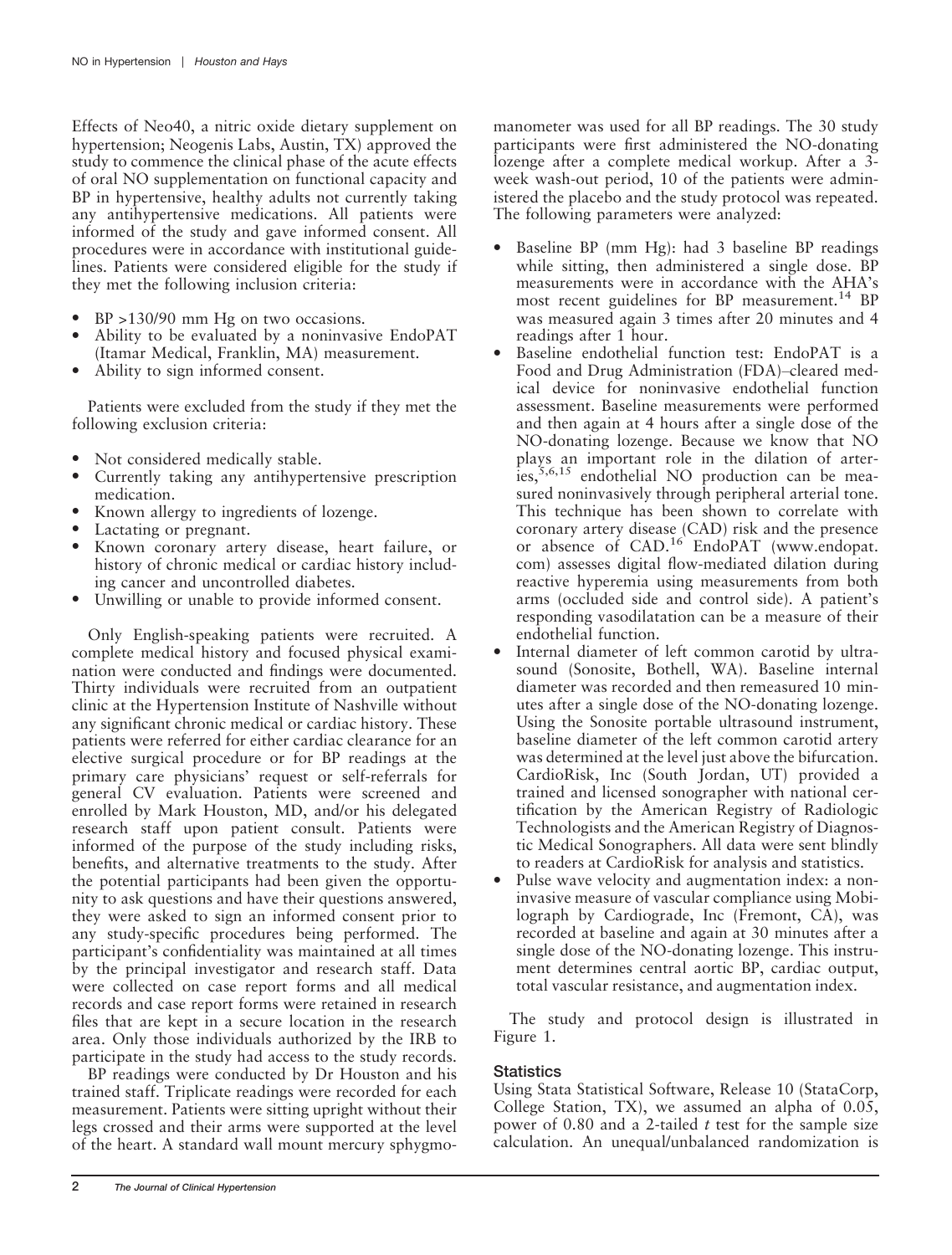

FIGURE 1. Study design. BP indicates blood pressure.

sometimes used for a number of reasons,  $17,18$  and statistical software packages allow for unbalanced randomization ratios to be used in making sample size estimates and power calculations. This calculation was based on the average decrease in systolic BP detected in a primary care environment. According to power analyses from previous clinical studies, 30 patients were sufficient to detect a significant decrease in systolic BP. All baseline measurements were compared at different intervals post-treatment as well as with placebo.

#### Product Formulation

Utilizing intellectual property developed out of the University of Texas Health Science Center in Houston (US patents 8,298,589; 8,303,995; and 8,435,570), Neogenis Laboratories has the exclusive license for this technology. The NEO40 Daily product ingredients list, and packaging was submitted to the FDA Office of Compliance by Neogenis Labs, Inc, for use as a dietary supplement made up of Beet root extract, Hawthorn Berry, vitamin C, L-citrulline, and sodium nitrite. The lozenges utilize natural product chemistry activated by the saliva to generate authentic NO gas in the oral cavity.<sup>19,20</sup> This product's formulation was designed to be a quick dissolve that melts in the mouth within 4 to 5 minutes. Previously published data that incorporated in vitro biochemical assays, animal studies, and human clinical trials not only demonstrate a robust improvement in NO activity, but also that the formula is effective at modifying biomarkers of CV risk and replenishing NO biochemistry in at-risk patients.20–22The placebo looked and tasted the same as the active NO supplement. The patients were blinded to the treatment.

## RESULTS

## Blood Pressure

The average BP at baseline for the 30 patients was  $144\pm3/91\pm1$  mm Hg. Twenty minutes after a single

dose of the NO-donating lozenge, both systolic and diastolic BPs significantly decreased to  $140\pm2/$ 86 $\pm$ 1 mm Hg (P=.003 for systolic and P=.002 for diastolic pressures). BP measurements after 1 hour revealed a further statistically significant decrease in both systolic and diastolic BPs to  $138\pm3/85\pm1$  mm Hg  $(P=.0001$  for systolic and  $P=.00001$  for diastolic vs baseline and  $P = .04$  for systolic and  $P = .04$  for diastolic when compared with data at 20 minutes. Ten of the patients with the highest BPs were crossed-over after a 3-week washout period. After 3 weeks, baseline BP was  $145\pm3/91\pm1$  mm Hg, indicating that the acute effects of the NO lozenge were gone after 3 weeks. There was no significant change in systolic BP after 20 minutes  $(P=.089)$  or after 60 minutes  $(P=.067)$  of administration of a single placebo. Placebo also had no effect on diastolic BP after 20 minutes  $(P=.37)$ , but did significantly reduce diastolic BP after 60 minutes  $91 \pm 1$  vs 89 $\pm$ 0.9 mm Hg (P=.027). When compared with placebo, the active NO lozenge led to a nonstatistically significantly reduction in systolic BP after 20 minutes  $(P=.06)$  but a statistically significant difference at 60 minutes ( $P=.03$ ). The NO active lozenge led to a statistically significant decrease in diastolic BP at 20 and 60 minutes compared with placebo  $(P=.01)$  for both). These data are illustrated in Figure 2.

#### **Ultrasound**

As shown in Figure 3A, 10 minutes after the NO lozenge administration resulted in an average 8.5% increase in blood vessel diameter. Actual images from



FIGURE 2. Administration of a single dose of the nitric oxide (NO)donating lozenge significantly reduces both systolic and diastolic blood pressure after 20 and 60 minutes compared with baseline. \*Statistical comparison compared with baseline; #statistical comparison between 20 and 60 minutes. Compared with placebo, the NO-donating lozenge led to a significant reduction in diastolic blood pressure at 20 minutes and a significant reduction in systolic and diastolic blood pressure after 60 minutes. @Statistical comparison to placebo determined by two-tailed  $t$  test. Data are presented as average $\pm$ standard error of the mean of 30 patients in the Neo40 group and 10 in the crossover placebo group.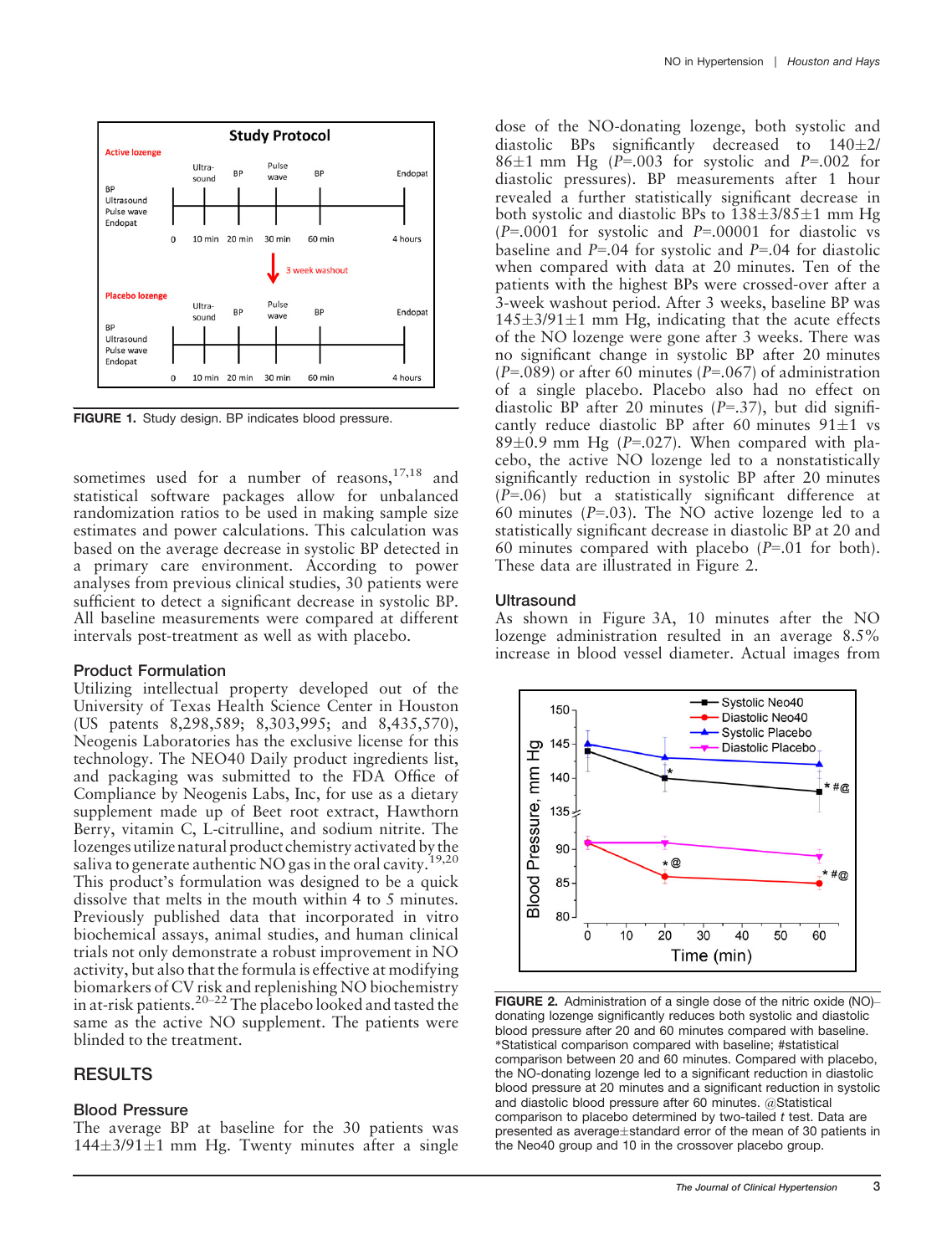

FIGURE 3. (A) Administration of a single nitric oxide-donating lozenge causes a statistically significant increase in luminal diameter of the left common carotid artery (LCCA; P=.00001). (B) Representative ultrasound of the increase in LCCA at baseline and 10 minutes after a single lozenge. Data are presented as average fatandard error of the mean in 10 patients.

the above data demonstrate that within a period of 10 minutes, the NO released by the lozenge dilates carotid arteries as proven by an increase in the internal diameter of the artery. Understanding Poiseuille's Law, the radius of the blood vessel is inversely proportional to the rate of blood flow through the vessel. A 19% increase in vessel radius or a 38% increase in vessel diameter will cause a 100% increase in blood flow. In the representative image in Figure 3B, the internal diameter increases from 0.52 cm to 0.60 cm within 10 minutes. Using Poiseuille's Law, this 13.3% increase in blood vessel diameter causes a 34% increase in blood flow through these arteries in this representative example. Using an average of 8.5% from the total patients, the average increase in blood flow would be 21.7%.

## Vascular Compliance

Using the Mobilograph instrument (Cardiograde, Inc), baseline measurements were collected and then repeated after 30 minutes of taking the NO-donating lozenge. The NO lozenge is designed to dissolve in 4 to 6 minutes. We were interested in determining any effects on vascular compliance after the lozenge had dissolved. Half an hour after taking the lozenge, there was a decrease in mean arterial pressure, pulse pressure, and central aortic systolic pressure. There was also a significant improvement in augmentation pressure, augmentation index, and pulse wave velocity. These

data are shown in the Table. Arterial stiffness can be measured via augmentation index, which is a sensitive marker of arterial status and has been shown to be a

**TABLE.** Administration of the NO-Donating Lozenge

| on Vascular Compliance and Reduced Central<br>Pressure After 30 Minutes                                                                                         |                 |              |         |
|-----------------------------------------------------------------------------------------------------------------------------------------------------------------|-----------------|--------------|---------|
|                                                                                                                                                                 |                 | After NO     |         |
|                                                                                                                                                                 | <b>Baseline</b> | Lozenge      | P Value |
| Mean arterial pressure,<br>mm Hg                                                                                                                                | $114 + 3$       | $108 + 3$    | .003    |
| Heart rate, beats per min                                                                                                                                       | $77.4 + 2.4$    | $76.2 + 2.0$ | .26     |
| Pulse pressure, mm Hg                                                                                                                                           | $44 + 3$        | $38 + 2$     | .007    |
| Central systolic BP, mm Hg                                                                                                                                      | $127 + 3$       | $122 + 3$    | .01     |
| Central diastolic BP, mm Hg                                                                                                                                     | $95 + 2$        | $94 + 3$     | .25     |
| Central pulse pressure,<br>mm Hg                                                                                                                                | $31.4 + 1.9$    | $28.7 + 1.6$ | .07     |
| Cardiac output, L/min                                                                                                                                           | $5.4 + 0.2$     | $5.1 + 0.2$  | .07     |
| Total vascular resistance.<br>s*mm Hg/mL                                                                                                                        | $1.3 + 0.03$    | $1.3 + 0.03$ | .65     |
| Augmentation pressure,<br>mm Hg                                                                                                                                 | $6.2 + 0.8$     | $4.3 + 0.6$  | .02     |
| Augmentation index @75                                                                                                                                          | $21.2 + 2.5$    | $15.4 + 1.7$ | .01     |
| Pulse wave velocity, m/s                                                                                                                                        | $8.6 + 0.4$     | $8.3 + 0.4$  | .005    |
| Abbreviations: BP, blood pressure; NO, nitric oxide. Data are<br>expressed as the average of 20 patients at baseline and a half hour<br>after a single lozenge. |                 |              |         |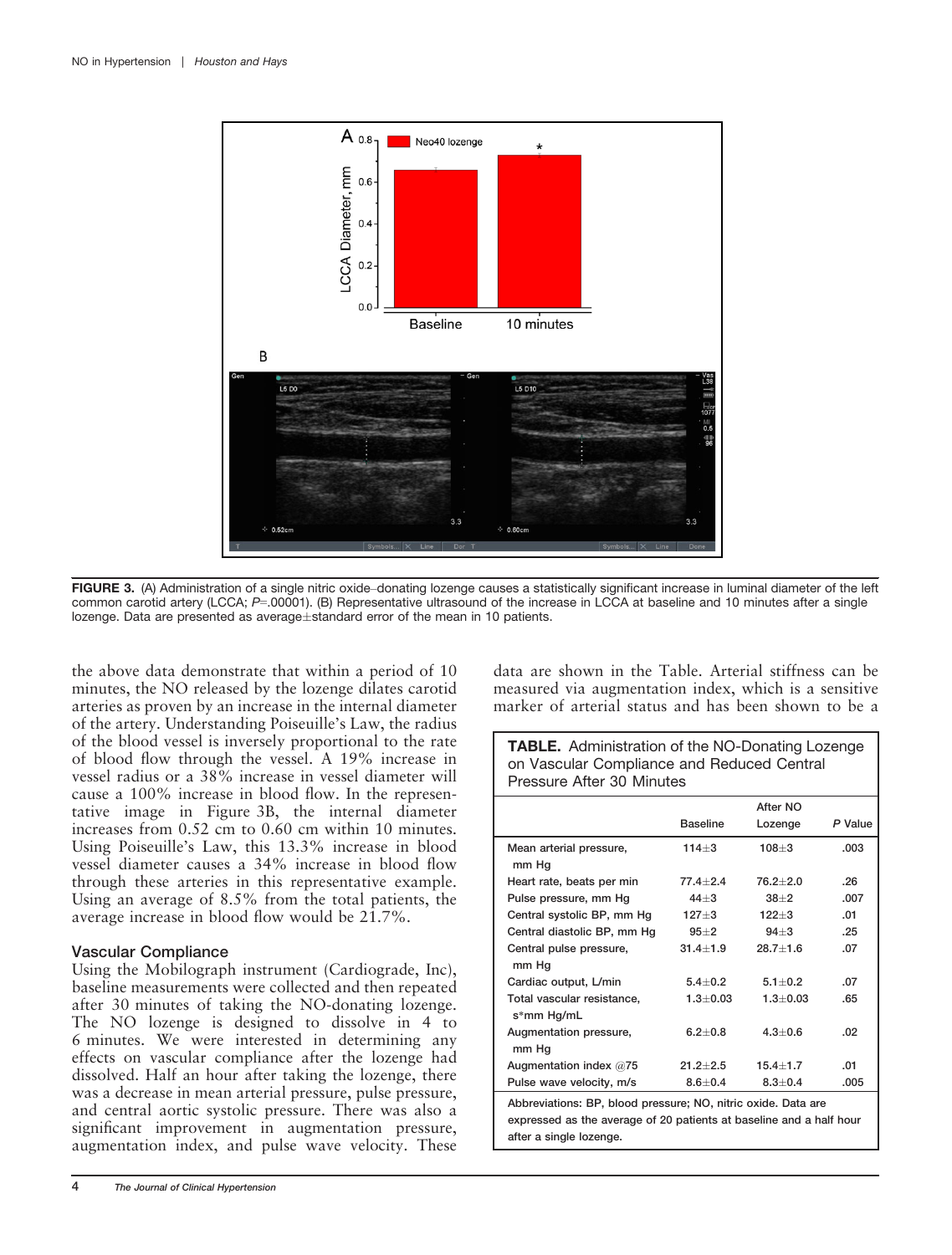predictor of adverse CV events in a variety of patient populations.<sup>23</sup> The results described above indicate that the NO lozenge can improve arterial compliance within half an hour after a single lozenge.

#### Endothelial Function

EndoPAT scores were recorded at baseline and then repeated 4 hours after a single dose of the NO-donating lozenge. As shown in Figure 4, there was a statistically significant improvement in endothelial function. These data reveal that the NO-donating lozenge not only has acute effects on the NO release but also appears to promote endothelial NO production.

## **DISCUSSION**

This blinded placebo-controlled cross-over study evaluated the acute effects of NO supplementation using a commercially available NO lozenge on systemic and central BP response, blood vessel diameter, arterial compliance, and endothelial function in a small number of patients with clinically untreated hypertension in an outpatient setting. The association of hypertension with CV morbidity and mortality is well established. Abundant epidemiological data have shown that the risk of CV disease rises with increasing BP levels, starting at ≥115/75 mm Hg, in a strong, independent, graded, and continuous manner.<sup>24</sup> Lowering diastolic BP by 5 mm Hg reduces the risk of stroke by an estimated 34% and ischemic heart disease by 21% from any pretreatment level; there is currently no threshold.<sup>25</sup> This study reveals that the single administration of an NO lozenge resulted in the following:

- Significant reduction of systemic BP at 20 and 60 minutes (on average 6 mm Hg systolic and 6 mm Hg diastolic).
- Demonstration that the NO released from the lozenge is bioactive as determined by dilation of the left common carotid artery measured by ultrasound.



FIGURE 4. Administration of a single nitric oxide–donating lozenge improved endothelial function after 4 hours. Data are presented as average $\pm$ standard error of the mean in 30 patients.  $*P<.05$ .

- Significantly improved vascular compliance and augmentation index after 30 minutes.
- Significantly improved endothelial function at 4 hours after a single dose of the NO-donating lozenge.

Our data are consistent with a recent case report using the NO lozenge to reduce BP in a pediatric patient with argininosuccinic aciduria with resistant hypertension.<sup>26</sup>

It is evident that loss of endogenous NO production and homeostasis is at least partly responsible for hypertension and is associated with most CV risk factors.<sup>27–32</sup> Diet and lifestyle are critically important in controlling and combatting hypertension. Moderate physical exercise promotes endothelial NO production.<sup>33</sup> The Dietary Approaches to Stop Hypertension (DASH) diet is proven to moderately lower BP. The DASH diet lowered systolic BP significantly in untreated patients, with systolic BP <160 mm Hg, and diastolic BP  $80$  to  $95$  mm Hg by 5.5/3.0 mm Hg.<sup>34</sup> This diet as well as the Mediterranean diet is thought to be effective at lowering BP because of its inorganic nitrate content of green leafy vegetables that can be utilized to regenerate NO.<sup>35-37</sup> Recently published data reveal that the same NO lozenge was effective at taking prehypertensive patients and making them normotensive after 30 days (under review). This supplementation approach may be useful to support vasodilation and may help normalize BP in hypertensive individuals and reduce the need for anti-hypertensive medications or polypharmacy.

## STUDY STRENGTHS AND LIMITATIONS

This study is important because the NO lozenge investigated in this study, which utilizes natural product chemistry and Generally Recognized as Safe (GRAS) ingredients, provides an acute source of authentic NO as well as promotes endothelial production of NO. This may provide enormous therapeutic advantages over chronic use of organic nitrate therapy, the primary therapeutic option for NO delivery to patients. The beneficial pharmacologic effects of nitrovasodilators are severely limited by the rapid development of tolerance to their vasodilatory effects.<sup>38</sup> There is no tolerance development with the use of inorganic nitrite,<sup>39</sup> and no tolerance has been observed in the chronic use of the NO active lozenge used in this study.<sup>26</sup> This study reveals that administration of the NO-donating lozenge leads to a significant reduction in systolic and diastolic BP, dilates arteries, and improves vascular stiffness and endothelial function in unmedicated hypertensive patients. The limitation of this investigation is that it is an acute phase study with a limited number of participants. Therefore, the findings might not be easily extrapolated to larger populations.

### **CONCLUSIONS**

Additional longitudinal studies are necessary to determine the long-term effects of NO supplementation in more complex cases.